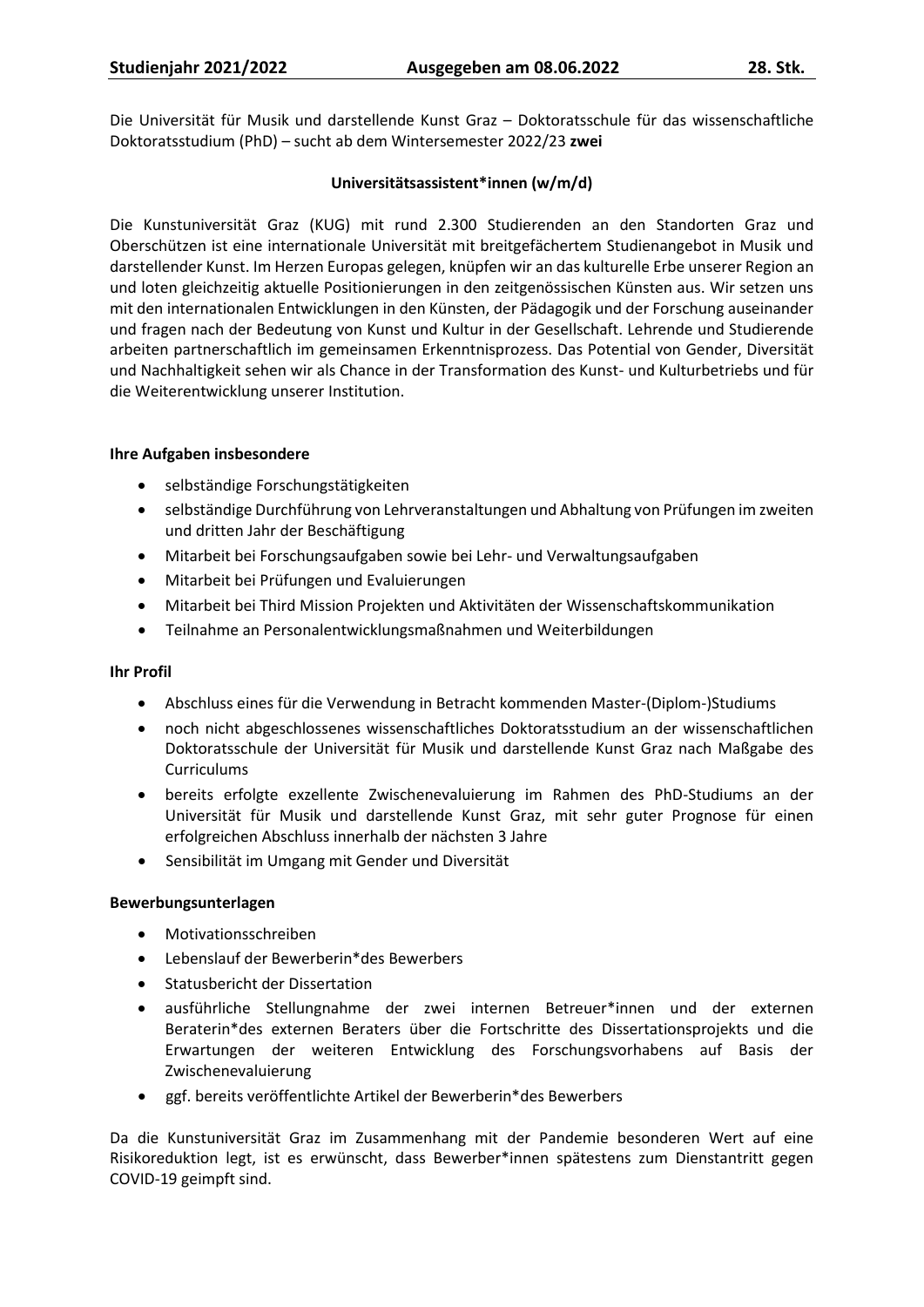#### **Vertrag:** Auf 3 Jahre befristet;

Das abzuschließende Arbeitsverhältnis hat auch den Abschluss eines wissenschaftlichen Doktoratsstudiums zum Inhalt.

**Beschäftigungsausmaß:** Teilzeitbeschäftigung im Ausmaß von 75% einer Vollzeitbeschäftigung

**Entlohnung:** Das monatliche Mindestentgelt beträgt derzeit € 2.293,95 brutto (14x jährlich, Einstufung nach § 26 Universitäten-KV) und kann sich allenfalls auf Basis der kollektivvertraglichen Vorschriften durch die Anrechnung tätigkeitsspezifischer Vorerfahrungen erhöhen.

Im Zuge der Anstellung werden die Stellen jeweils dem Institut zugeordnet, an dem die Dissertation betreut wird.

Wir freuen uns auf Ihre schriftliche Bewerbung samt Motivationsschreiben und Unterlagen an bewerbung@kug.ac.at.

#### **Ende der Bewerbungsfrist: 10. Juli 2022 Geschäftszahl: 39/22**

Die Universität strebt eine Erhöhung des Frauenanteils beim wissenschaftlichen Personal an und fordert deshalb qualifizierte Frauen ausdrücklich zur Bewerbung auf. Frauen werden bei Einstellungen bei gleichwertiger Eignung, Befähigung und fachlicher Leistung bevorzugt berücksichtigt, soweit und solange eine Unterrepräsentanz vorliegt.

Die Bewerber\*innen haben keinen Anspruch auf Abgeltung der Reise- und Aufenthaltskosten, die durch das Aufnahmeverfahren entstanden sind.

Im Sinne des sozialen Nachhaltigkeitskonzepts der Universität für Musik und darstellende Kunst Graz, das besondere Bedürfnisse in all ihren Aspekten interpretiert, werden Menschen mit solchen Bedürfnissen bei gleicher Qualifikation bevorzugt angestellt.

> Für das Rektorat Georg Schulz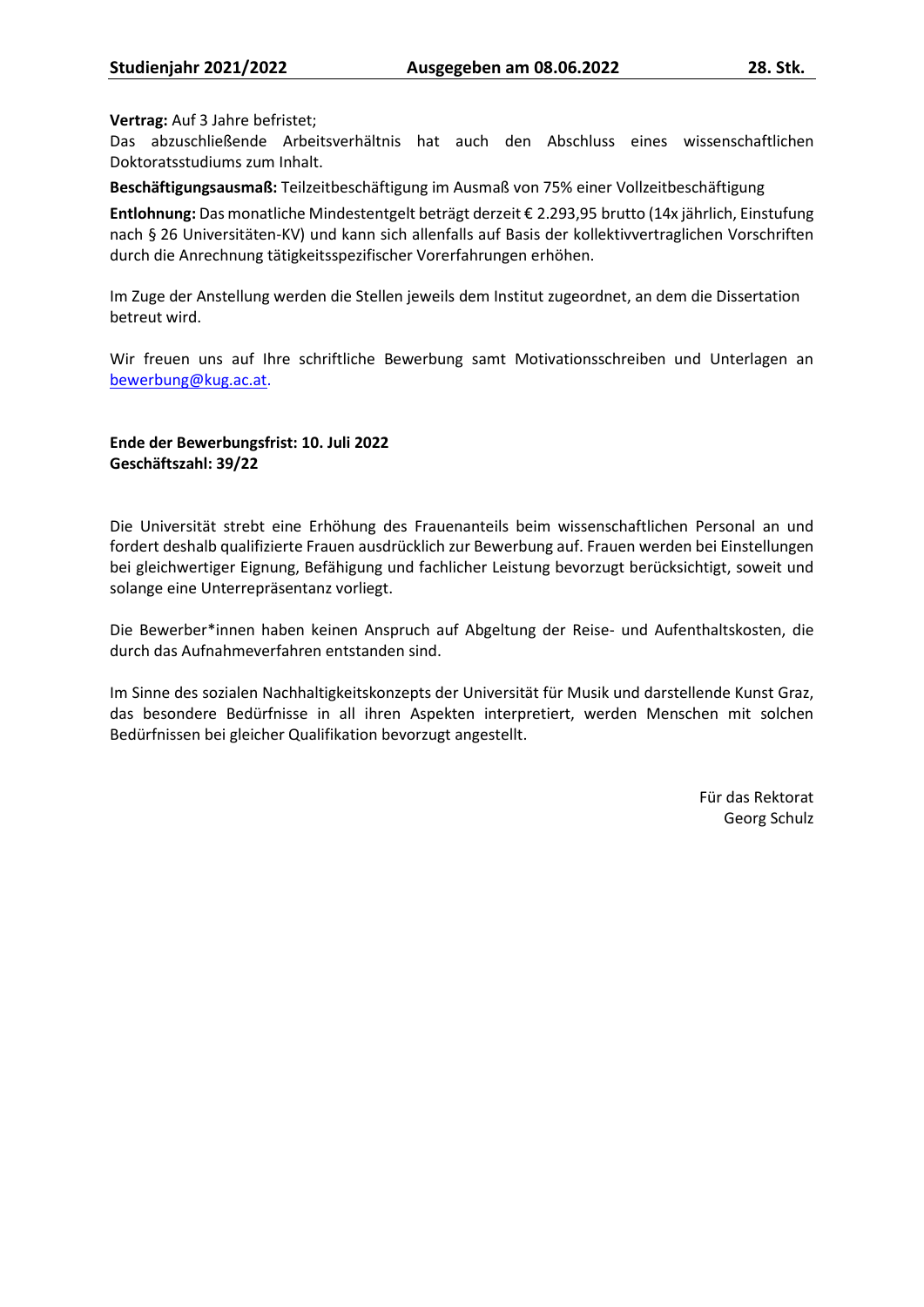The University of Music and Performing Arts Graz – Doctoral School (PhD Program) – is offering a position beginning with the winter semester 2022/23 for **two**

## **University Assistants**

The University of Music and Performing Arts Graz – the KUG -, with around 2,300 students at its Graz and Oberschützen campuses, is an international university offering a wide range of courses in music and the performing arts. Located in the heart of Europe, we build on the cultural heritage of our region and at the same time explore the current different positionings in the contemporary arts. We engage with international developments in the arts, pedagogy and research and enquire the significance of art and culture in society. It is in a cooperative way that teachers and students work in the joint knowledge process. We see the potential of gender, diversity and sustainability as an opportunity in the transformation of the artistic and cultural sector and for the further development of our institution.

#### **Your tasks areas**

- independent research activities
- independent teaching of courses and holding exams in the second and third year
- participation in research projects as well as in teaching and administrative duties
- participation in examinations and evaluation activities
- participation in third mission projects and science communication activities
- participation in human resources development measures and further education

## **Your profile**

- completion of a diploma or master's degree in an appropriate professional study area
- enrolled in the PhD program of the KUG Doctoral School, but not yet completed study
- excellent interim evaluation according to the Doctoral School's regulations with very good outlook for a successful completion within the next 3 years
- sensitivity in dealing with gender and diversity

# **Required documents**

- cover letter
- CV
- status report on the PhD thesis
- substantial statements of all three supervisors concerning the progress already made and expectations regarding the future development of the thesis based on the interim report
- papers published by the candidate (if applicable)

KUG attaches particular importance to risk reduction in relation to the pandemic. Therefore, it is desirable that applicants are vaccinated against COVID-19, at the latest at the commencement of employment.

# **Contract:** limited to 3 years;

The employment contract needs to include the completion of a doctoral degree in a scientific research area.

**Level of employment:** part-time, employment extent of 75 % of full-employment

**Pay:** Collective agreement minimum monthly gross salary currently € 2,293.95 (14 x annually); the salary can increase on the basis of the provisions of the collective agreement by crediting of specific prior experience.